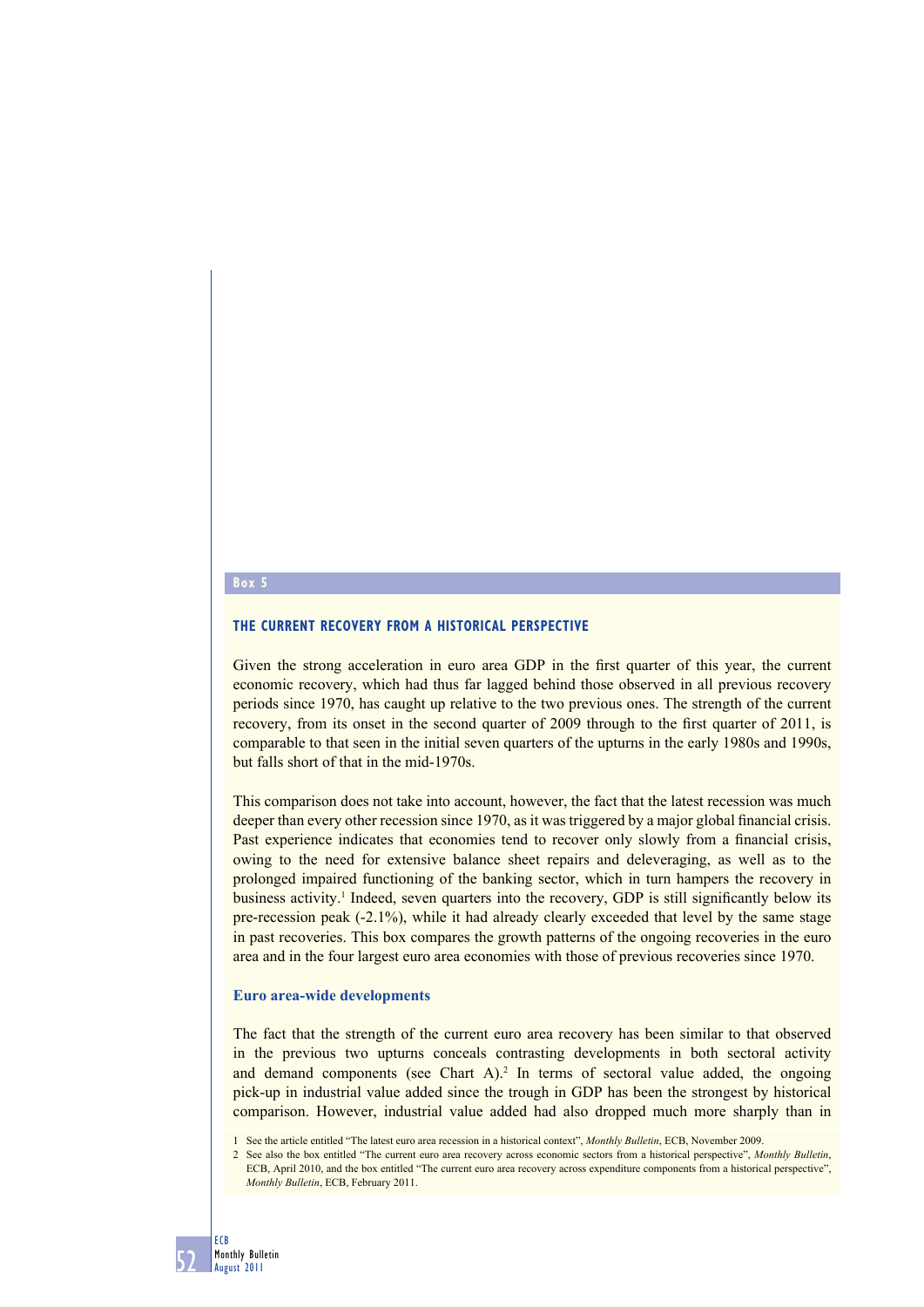## **ECONOMIC AND MONETARY DEVELOPMENTS**

Output, demand and the labour market

# **Chart A Recoveries in euro area GDP and its components: cumulative changes after seven quarters of recovery**



Sources: Eurostat, OECD and ECB calculations. Note: The last observation refers to the first quarter of 2011. The timing of the troughs in GDP after the respective recessions is indicated on the x-axis.

previous recessions and remained around 8% below its pre-recession peak in the first quarter of 2011. Services value added has shown its weakest recovery compared with the past. The same applies to the construction sector, where activity has been particularly weak, owing mainly to the bursting of housing bubbles in some euro area countries. While services value added has meanwhile reached its pre-crisis level, construction value added is still about 10% down on its pre-crisis peak.

A similar picture can be observed on the demand side.<sup>3</sup> The current recovery has shown the strongest export growth by historical comparison, and import growth has also been more robust than in most of the previous recoveries. However, this also needs to be viewed against the fact that euro area trade contracted more markedly during the recent recession than in the past, in line with the unprecedented decline in world trade.<sup>4</sup>

The strong export growth contrasts with a modest rebound in both private and government consumption, which has been the weakest since 1970. The moderate growth in consumer spending can be largely explained by increased uncertainty about the implications of the crisis, in particular with regard to the labour market. The currently less supportive role being played by government consumption appears to be related to higher debt and deficit levels in the run-up to the recent recession in comparison with the past, which forced earlier fiscal consolidation than during previous recoveries. With regard to total investment, the strength of

3 Inventories have also contributed notably to the current euro area recovery. However, given the residual nature of inventories and the particularly high uncertainty surrounding backdata for this component, the historical comparison for the demand components of GDP does not include this series.

4 See the article entitled "Recent developments in global and euro area trade", *Monthly Bulletin*, ECB, August 2010.

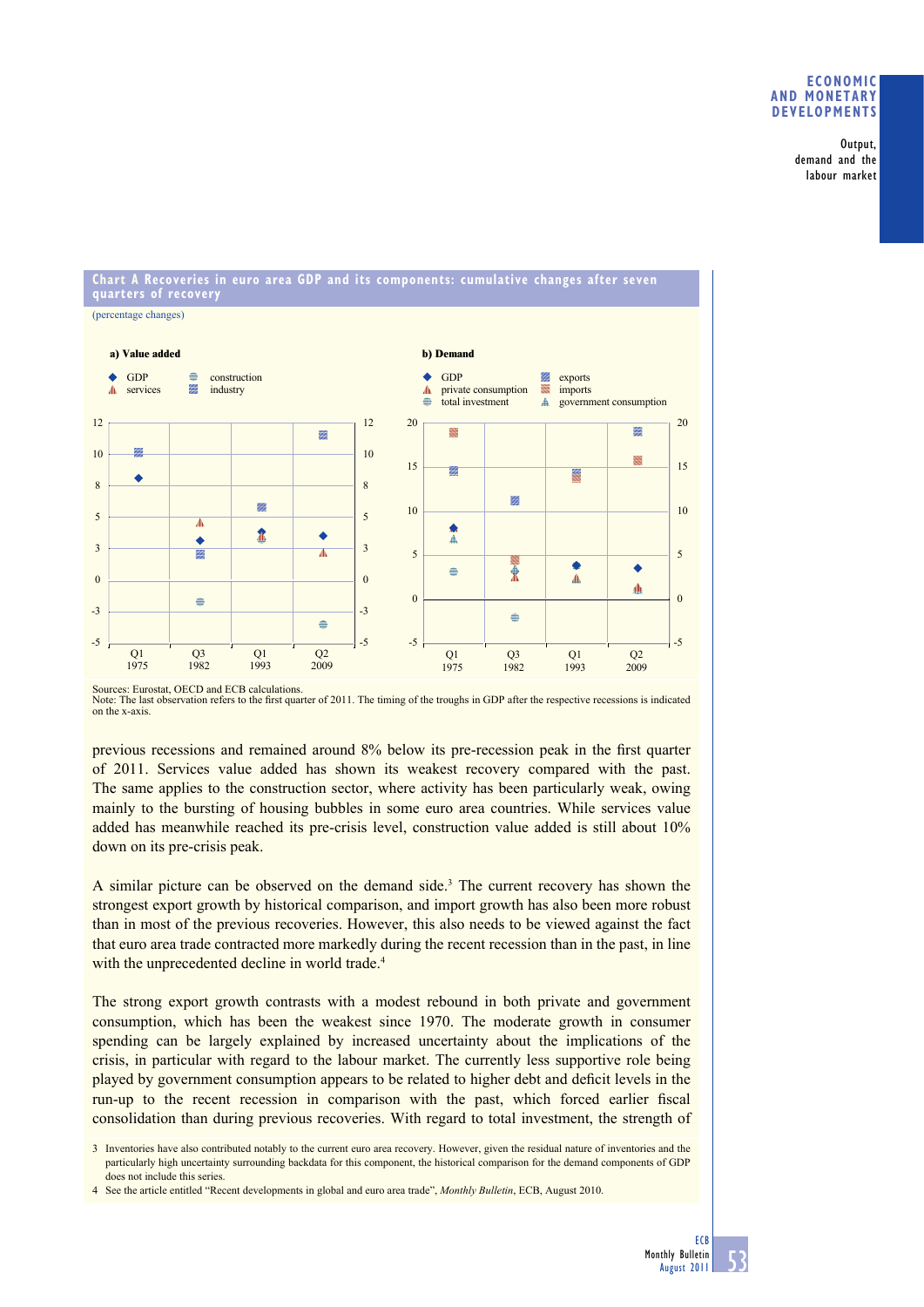growth over the seven quarters since mid-2009 was similar to that seen at the same stage during previous recoveries (in the current upturn it remained 13% below its pre-crisis peak level up to the first quarter of 2011). However, this masks contrasting developments across its components, i.e. a more pronounced weakness in construction investment over the past two years and stronger growth in non-construction investment compared with previous recoveries.

## **Developments in the four largest euro area economies**

In addition to divergent developments across the economic sectors and demand components of the euro area as a whole, significant differences between the strength of the current upturn and that of past recoveries are also evident across the four largest euro area economies.<sup>5</sup> While the latest recession was the deepest for all countries, the subsequent recovery in GDP has proven to be weaker than all previous upturns since 1970 in France, Italy and Spain, but stronger than previous recoveries (except that of the 1970s) in Germany<sup>6</sup> (see Chart B).

Despite the differences across countries in the strength of the current recovery by historical comparison, the pattern of the relative strength of growth across economic sectors and demand components observed for the euro area as a whole in the current upturn is broadly shared by the four largest euro area economies. In terms of sectoral value added, similar to the euro area results, services and construction value added across countries have generally been moderate during the current recovery relative to previous recoveries, with developments in construction

- 5 For reasons of comparability, the analysis refers to country-specifi c recovery periods. The recovery periods considered cover eight quarters in Germany and France, seven in Italy and five in Spain.
- 6 The comparisons for Germany prior to 1991 refer to West Germany.





Sources: Eurostat, OECD and ECB calculations.

Note: The last observation refers to the first quarter of 2011. Data for Germany prior to 1991 refer to West Germany. The timing of the country-specific GDP troughs is indicated on the x-axis. The recovery periods consider seven in Italy and five in Spain.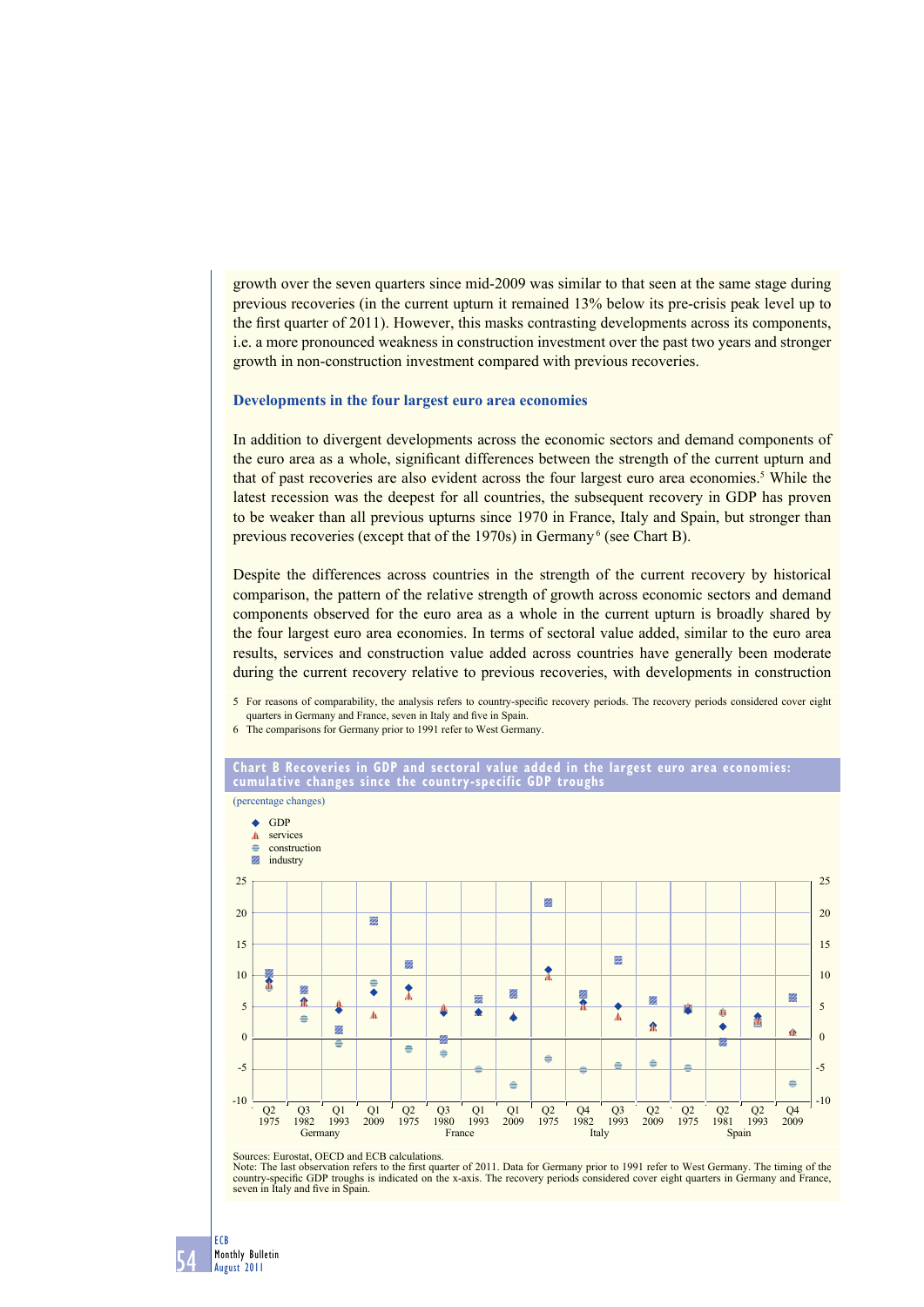## **ECONOMIC AND MONETARY DEVELOPMENTS**

Output, demand and the labour market

#### **Chart C Recoveries in GDP and demand components in the largest euro area economies: cumulative changes since the country-specific GDP troughs**  (percentage changes) GDP  $\bullet$  $\mathcal{V}$ exports  $\Lambda$ private consumption Z imports  $\equiv$ total investment government consumption À 30 30  $\mathcal{U}$ 25 25  $\mathbb{Z}$  $\mathbb{R}^2$ 20 20 Z  $\overline{V}$  $\overline{V}$ 2  $\mathbb{Z}$  $^{\prime\prime}$  $\overline{Z}$  $\mathbb{Z}$  $\mathcal{U}$  $\mathbb{R}^2$ 15  $\mathbb{Z}/2$  $\mathbb{Z}$  $\mathbb{Z}$ 15  $\mathbb{Z}^2$  $\overline{\mathcal{N}}$  $\mathbb{Z}$  $\equiv$ N  $\leq$  $\ddot{\bullet}$ 10 10 Ā  $\overline{v}$  $\mathbb{Z}$  $\equiv$  $\mathbb{A}$  $\Lambda$ т 翕  $\bullet$  $\mathbb A$  $\Delta$ 5 5 ↥ A z  $\overline{\mathbb{R}}$  $\frac{1}{2}$ Ŧ  $\mathbb{A}$ S  $\qquad \qquad \Longleftrightarrow$  $\triangle$  $\mathbb{A}$  $\frac{1}{2}$ 全小 i.  $\Lambda$ ۰  $\epsilon$ 0  $\equiv$  $\Rightarrow$ -5 -5  $\Rightarrow$  $-10$  $-10$ Q2 Q3  $\Omega$  $\Omega$  $Q^2$   $Q^3$  $\Omega$ 1  $\Omega$  $Q^2$   $Q^4$  $O<sub>3</sub>$  $\Omega$  $Q_2$   $Q_2$  $O<sub>2</sub>$ Q4 1993 1975 1982 199<br>Germany 2009 1975 1980 1993 2009 1975 1982  $\frac{1993}{\text{Italy}}$ 2009 1975 1981 1993 2009 Germany **France France** Italy Spain Spain

value added being particularly weak in France and Spain, but more favourable in Germany. By contrast, in the industrial sector, the current pick-up in value added has been strong compared with previous upturns across most countries, but particularly in Germany. The exception is Italy, where developments in industrial value added have been slightly more modest than in all previous recoveries. Nevertheless, it is worth noting that, despite rebounding strongly, value added in the industrial sector is still significantly below its respective pre-recession peak in all countries, whereas, in previous recoveries, it had generally returned to that level by the same stage of the upturn.

On the demand side, the trade variables in most countries have recorded relatively strong growth compared with previous recoveries – with the recovery in German trade having been particularly strong – although Italian exports are an exception (see Chart C). Following substantial declines during the recent recession, exports have returned to, or are now close to, their pre-recession peaks in all countries except Italy. By contrast, the current recovery in private consumption has been weak in all four countries, while that in government consumption has also been modest across countries by historical comparison, except in Germany.

The picture is somewhat more diverse with regard to investment, where the current recovery has been broadly comparable with previous upturns in France, but more subdued in Spain and Italy, while it has entailed the strongest growth since 1970 in Germany. With regard to the sub-components of investment, in France and Spain the current recovery in construction investment has been very weak, as is also broadly reflected in the developments in construction value added in these countries (see Chart B).

The similarity in the growth patterns of the four largest euro area economies across both demand and supply components reflects important common determinants of economic activity, in additon



Sources: Eurostat, OECD and ECB calculations. Note: See note to Chart B.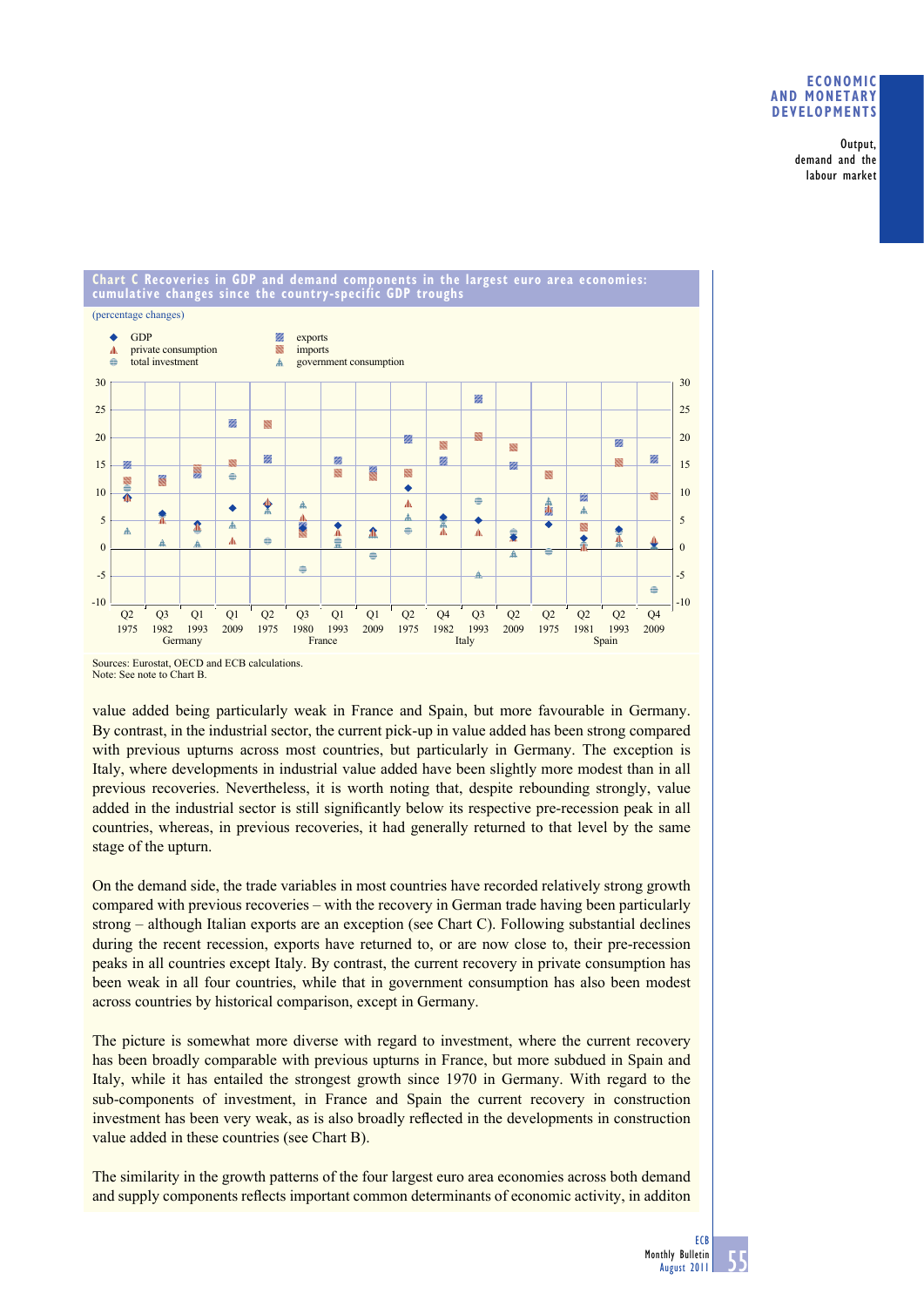| (percentages)               |                |                |               |              |              |
|-----------------------------|----------------|----------------|---------------|--------------|--------------|
|                             | Euro area      | <b>Germany</b> | <b>France</b> | <b>Italy</b> | <b>Spain</b> |
| <b>Demand components</b>    |                |                |               |              |              |
| Private consumption         | 58             | 58             | 58            | 60           | 58           |
| Government consumption      | 22             | 19             | 25            | 21           | 21           |
| Investment                  | 19             | 18             | 19            | 19           | 22           |
| <b>Exports</b>              | 41             | 46             | 25            | 27           | 26           |
| Imports                     | 39             | 41             | 28            | 28           | 28           |
| <b>Branches of activity</b> |                |                |               |              |              |
| Agriculture                 | $\overline{2}$ |                | $\bigcap$     | ↑            | 3            |
| Industry                    | 19             | 24             | 13            | 19           | 16           |
| Construction                | 6              | 4              | 6             | 6            | 10           |
| <b>Services</b>             | 74             | 71             | 80            | 73           | 72           |

### **Euro area and country shares in both GDP and value added**

Sources: Eurostat and ECB calculations.

Note: Data refer to 2010.

to country-specific factors. For most countries, strong foreign demand, which has resulted in robust export growth, has been an even more important driver of growth during the current recovery than during most of the previous upturns, while domestic demand has generally played a smaller role than in the past. This is visible in the subdued developments in private consumption, for example. Furthermore, given the generally strong interlinkages between industrial activity and foreign demand, and between services value added and domestic demand, these influences are also apparent in developments on the supply side of the economies.

The differences in the strength of GDP growth in the current recovery between the four largest euro area economies are attributable in part to differences in their economic structures. The table shows that the booming exports in the current upturn account for a far bigger share of GDP in Germany (46%) than in the other large euro area economies (25% to 27%) and, while the same applies to imports, Germany is the only net exporting economy among these countries.

On the value added side, the more rapidly growing industrial sector (excluding construction) during the current recovery represents a much higher share in total value added in Germany (24%) than in the other large euro area economies (between 13% and 19%). Other relevant differences between the broad economic structures of the four largest euro area economies are the higher relative weight in total value added of the more slowly growing services sector in France (80%) and of the weak construction sector in Spain (10%). On the demand side, this is reflected in a larger share of government consumption in the case of France  $(25%)$  and investment in the case of Spain (22%). These structural features highlight the higher reliance on the relatively sluggish domestic demand components in these countries during the current recovery, implying weaker overall GDP growth compared with previous recoveries.

Differences in the growth dynamics between countries, however, also exist with respect to economic sectors. A noteworthy example is the much stronger growth in industrial activity in Germany than in the other large euro area economies during the current upturn. This can also be attributed to Germany's stronger specialisation in the more cyclical capital and intermediate goods industries, which are currently growing much more rapidly than the less cyclical consumer and energy goods industries. Moreover, the more marked export orientation of the German industrial sector is contributing to the stronger growth in that sector in Germany.